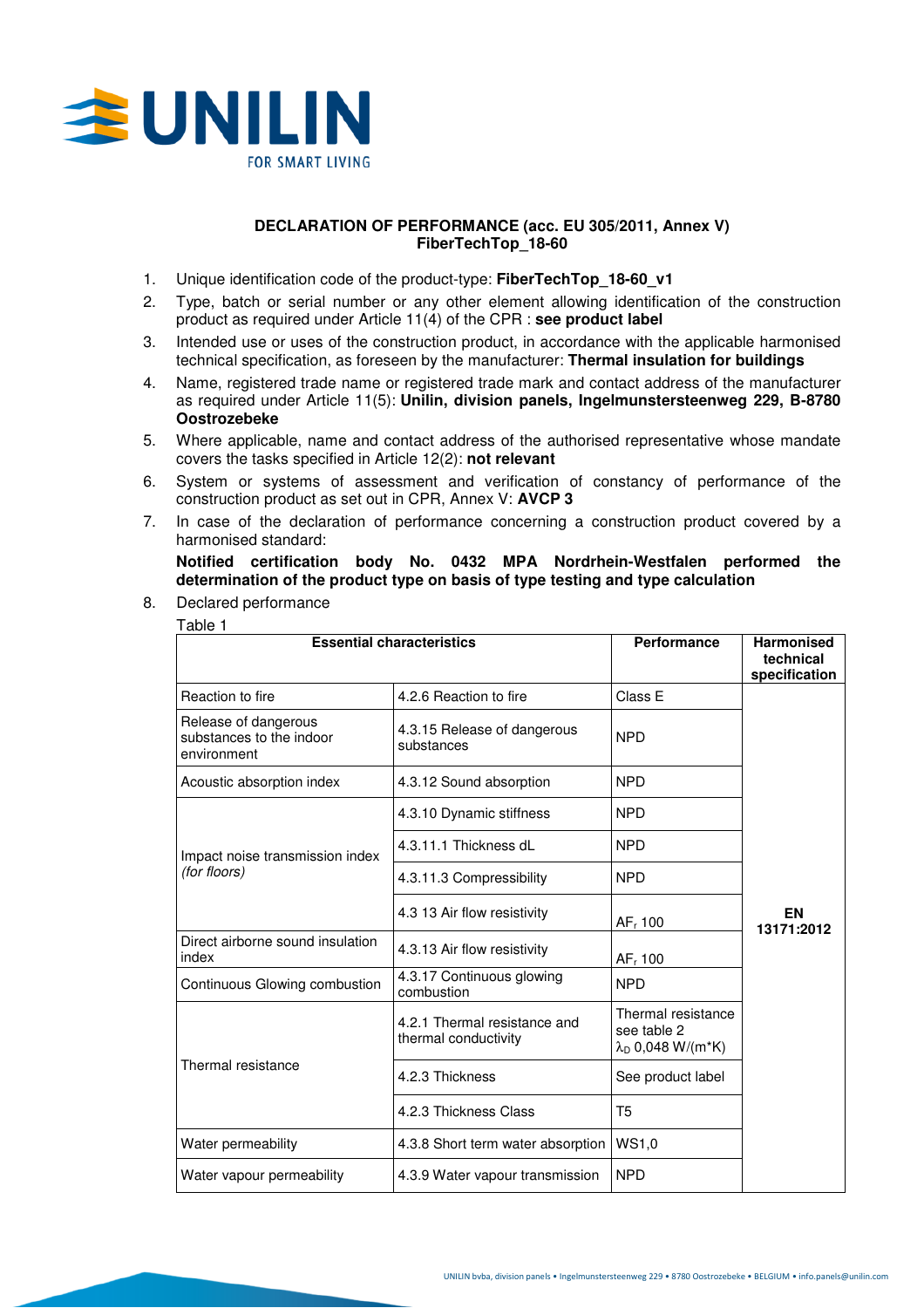

## Table 1 (continued)

| <b>Essential characteristics</b>                                                    |                                                                             | Performance                                                      | <b>Harmonised</b><br>technical<br>specification |
|-------------------------------------------------------------------------------------|-----------------------------------------------------------------------------|------------------------------------------------------------------|-------------------------------------------------|
| Compressive strength                                                                | 4.3.3 Compressive stress or<br>compressive strength                         | CS(10\Y)200                                                      |                                                 |
|                                                                                     | 4.3.6 Point load                                                            | <b>NPD</b>                                                       |                                                 |
| Durability of reaction to fire<br>against heat, weathering,<br>ageing/degradation   | 4.2.7 Durability characteristics                                            | <b>NPD</b>                                                       |                                                 |
|                                                                                     | 4.2.1 Thermal resistance and<br>thermal conductivity                        | Thermal resistance<br>see table 2<br>$\lambda_{D}$ 0,048 W/(m*K) |                                                 |
|                                                                                     | 4.2.7 Durability characteristics                                            | <b>NPD</b>                                                       | EN                                              |
| Durability of thermal resistance<br>against heat, weathering,<br>ageing/degradation | 4.3.2 Dimensional stability                                                 | <b>NPD</b>                                                       | 13171:2012                                      |
|                                                                                     | 4.3.2.2 Dimensional stability<br>under specific temperature                 | $DS(70,-)2$                                                      |                                                 |
|                                                                                     | 4.3.2.2 Dimensional stability<br>under specific temperature and<br>moisture | <b>NPD</b>                                                       |                                                 |
| Tensile/Flexural strength                                                           | 4.3.4 Tensile strength<br>perpendicular to faces                            | <b>TR30</b>                                                      |                                                 |
|                                                                                     | 4.3.5 Tensile strength parallel to<br>faces                                 | <b>NPD</b>                                                       |                                                 |
| Durability of compressive strength<br>against ageing/degradation                    | 4.3.7 Compressive creep                                                     | <b>NPD</b>                                                       |                                                 |

### Table 2

| Thickness d [mm]                                    | ממ   | 24   | 35   | 52   | 60  |
|-----------------------------------------------------|------|------|------|------|-----|
| Thermal resistance<br>$R_D$ [(m <sup>2*</sup> K)/Wl | 0.45 | 0.50 | 0.70 | 1,05 | .25 |

9. The performance of the product identified in points 1 and 2 is in conformity with the declared performance in point 8.

This declaration of performance is issued under the sole responsibility of the manufacturer identified in point 4.

Signed for and on behalf of the manufacturer by:

| Lode De Boe<br>President Unilin panels | Oostrozebeke, 01/06/2014 |  |
|----------------------------------------|--------------------------|--|
|----------------------------------------|--------------------------|--|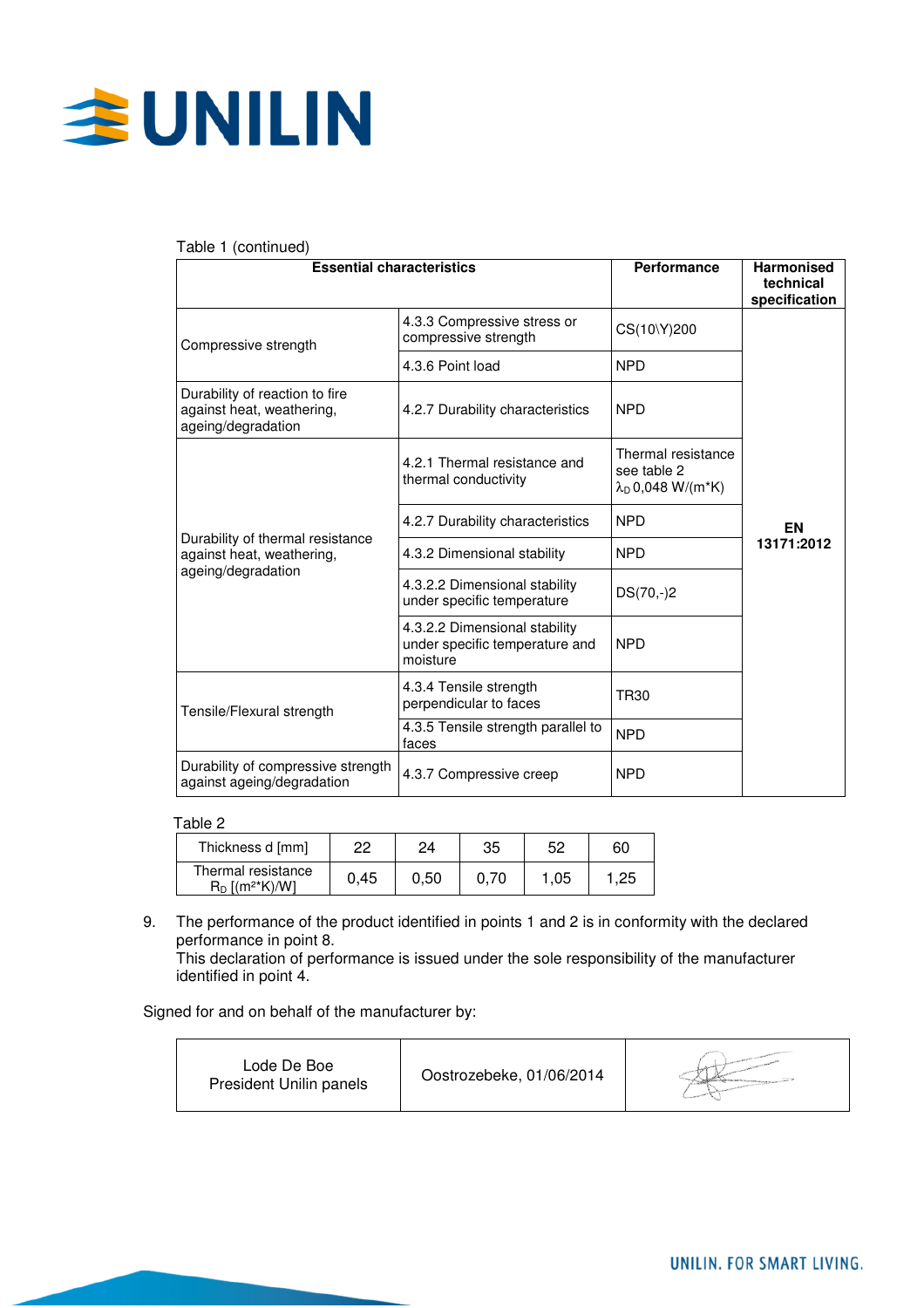

# **DECLARATION OF PERFORMANCE (acc. EU 305/2011, Annex V) FiberTechTop\_60-120**

- 1. Unique identification code of the product-type: **FiberTechTop\_60-120\_v1**
- 2. Type, batch or serial number or any other element allowing identification of the construction product as required under Article 11(4) of the CPR : **see product label**
- 3. Intended use or uses of the construction product, in accordance with the applicable harmonised technical specification, as foreseen by the manufacturer: **Thermal insulation for buildings**
- 4. Name, registered trade name or registered trade mark and contact address of the manufacturer as required under Article 11(5): **Unilin, division panels, Ingelmunstersteenweg 229, B-8780 Oostrozebeke**
- 5. Where applicable, name and contact address of the authorised representative whose mandate covers the tasks specified in Article 12(2): **not relevant**
- 6. System or systems of assessment and verification of constancy of performance of the construction product as set out in CPR, Annex V: **AVCP 3**
- 7. In case of the declaration of performance concerning a construction product covered by a harmonised standard:

**Notified certification body No. 0432 MPA Nordrhein-Westfalen performed the determination of the product type on basis of type testing and type calculation** 

8. Declared performance Table 1

| <b>Essential characteristics</b>                                |                                                      | Performance                                                          | <b>Harmonised</b><br>technical<br>specification |
|-----------------------------------------------------------------|------------------------------------------------------|----------------------------------------------------------------------|-------------------------------------------------|
| Reaction to fire                                                | 4.2.6 Reaction to fire                               | Class E                                                              |                                                 |
| Release of dangerous<br>substances to the indoor<br>environment | 4.3.15 Release of dangerous<br>substances            | <b>NPD</b>                                                           |                                                 |
| Acoustic absorption index                                       | 4.3.12 Sound absorption                              | <b>NPD</b>                                                           |                                                 |
| Impact noise transmission index<br>(for floors)                 | 4.3.10 Dynamic stiffness                             | <b>NPD</b>                                                           |                                                 |
|                                                                 | 4.3.11.1 Thickness dL                                | <b>NPD</b>                                                           |                                                 |
|                                                                 | 4.3.11.3 Compressibility                             | <b>NPD</b>                                                           |                                                 |
|                                                                 | 4.3 13 Air flow resistivity                          | AF <sub>r</sub> 100                                                  | EN<br>13171:2012                                |
| Direct airborne sound insulation<br>index                       | 4.3.13 Air flow resistivity                          | $AFr$ 100                                                            |                                                 |
| Continuous Glowing combustion                                   | 4.3.17 Continuous glowing<br>combustion              | <b>NPD</b>                                                           |                                                 |
| Thermal resistance                                              | 4.2.1 Thermal resistance and<br>thermal conductivity | Thermal resistance<br>see table 2<br>$\lambda_{\rm D}$ 0,046 W/(m*K) |                                                 |
|                                                                 | 4.2.3 Thickness                                      | See product label                                                    |                                                 |
|                                                                 | 4.2.3 Thickness Class                                | T5                                                                   |                                                 |
| Water permeability                                              | 4.3.8 Short term water absorption                    | WS1,0                                                                |                                                 |
| Water vapour permeability                                       | 4.3.9 Water vapour transmission                      | <b>NPD</b>                                                           |                                                 |